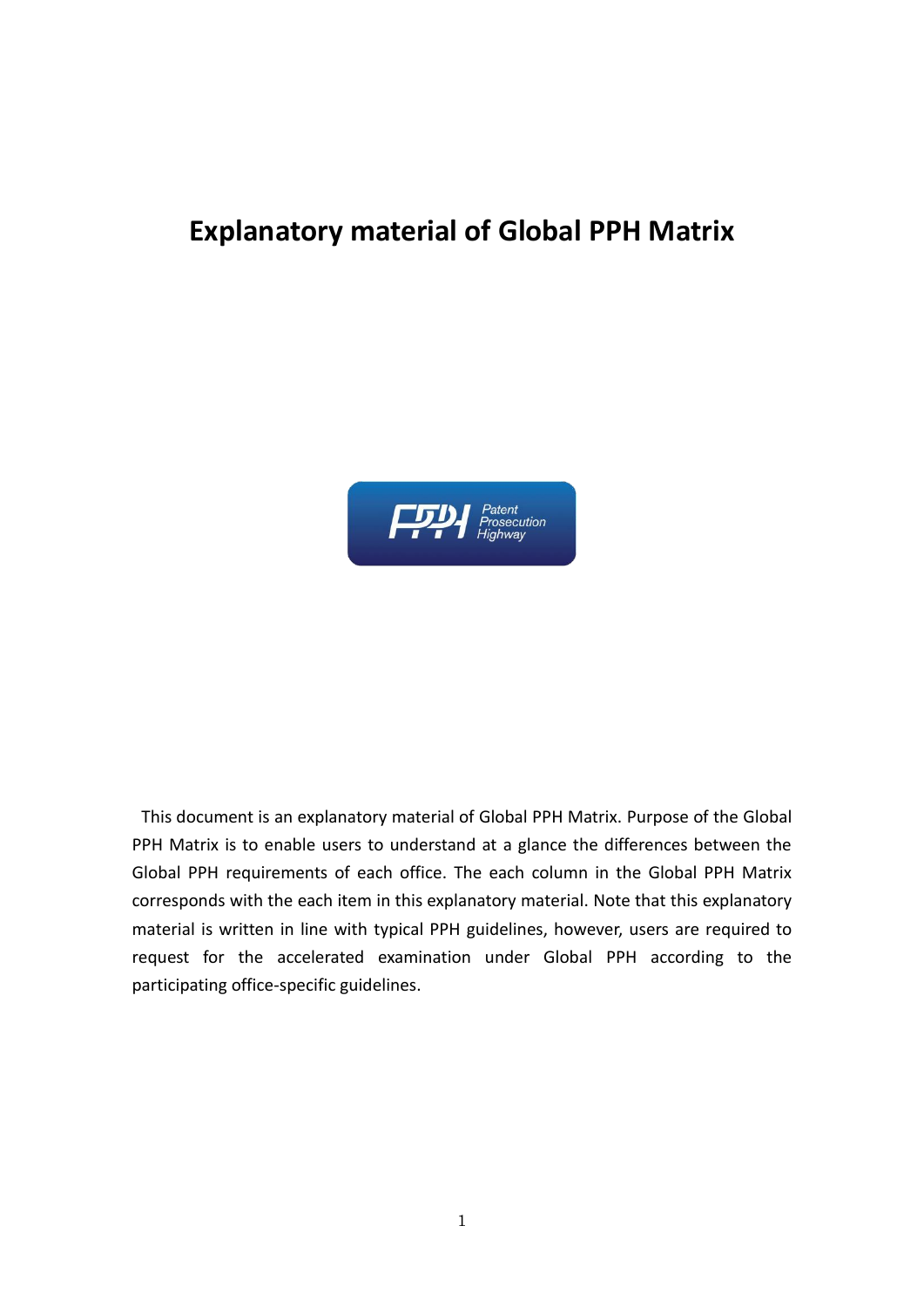## **Part I PPH based on the national work products**

Applicants can request accelerated examination by a prescribed procedure including submission of relevant documents on an application which is filed with the patent office and satisfies the following requirements under the Patent Prosecution Highway programs.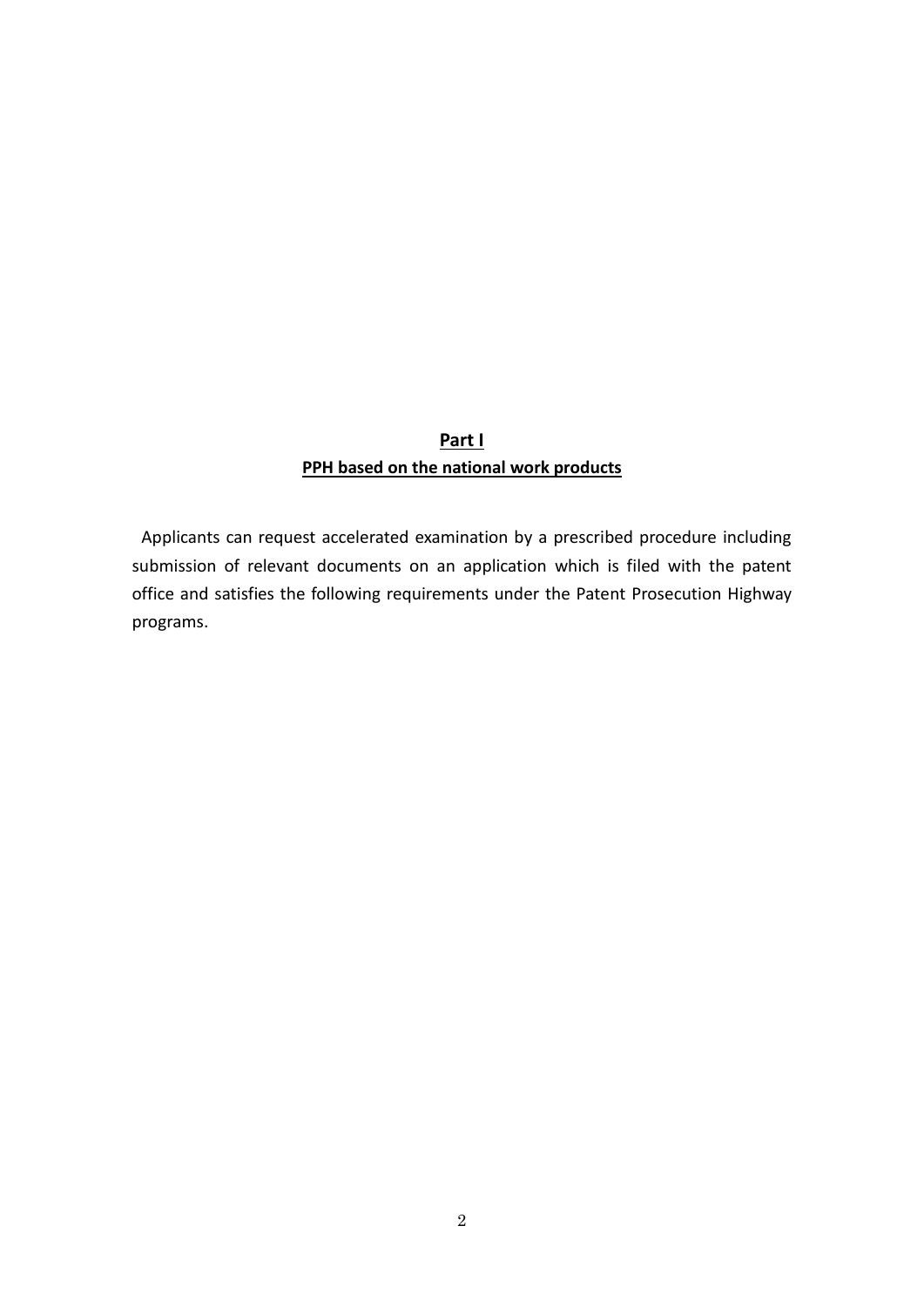## *Requirements*

#### **(a)**

**The OEE application and the OLE application have a specific relation.**

**Both the OEE application on which PPH is requested and the OLE application(s) forming the basis of the PPH request shall have the same earliest date (whether this be a priority date or a filing date).** 

For example, the OLE application (including PCT national/regional phase application) is either:

- (Case I) an application which validly claims priority under the Paris Convention to the OEE application(s) (examples are provided in ANNEX IA), or
- (Case II) an application which provides the basis of a valid priority claim under the Paris Convention for the OEE application(s) (including PCT national/regional phase application(s)) (examples are provided in ANNEX IA),
- (Case III) an application which shares a common priority document with the OEE application(s) (including PCT national/regional phase application(s)) (examples are provided in ANNEX IA).
- (Case IV) a PCT national/regional phase application where both the OLE application and the OEE application(s) are derived from a common PCT international application having no priority claim (examples are provided in ANNEX IA).

**At least one corresponding application exists in the OEE and has one or more claims that are indicated to be patentable/allowable in the latest office action by the OEE.**

See ANNEX IB in regard to concrete cases that claims are "determined to be patentable/allowable" on each OEEs.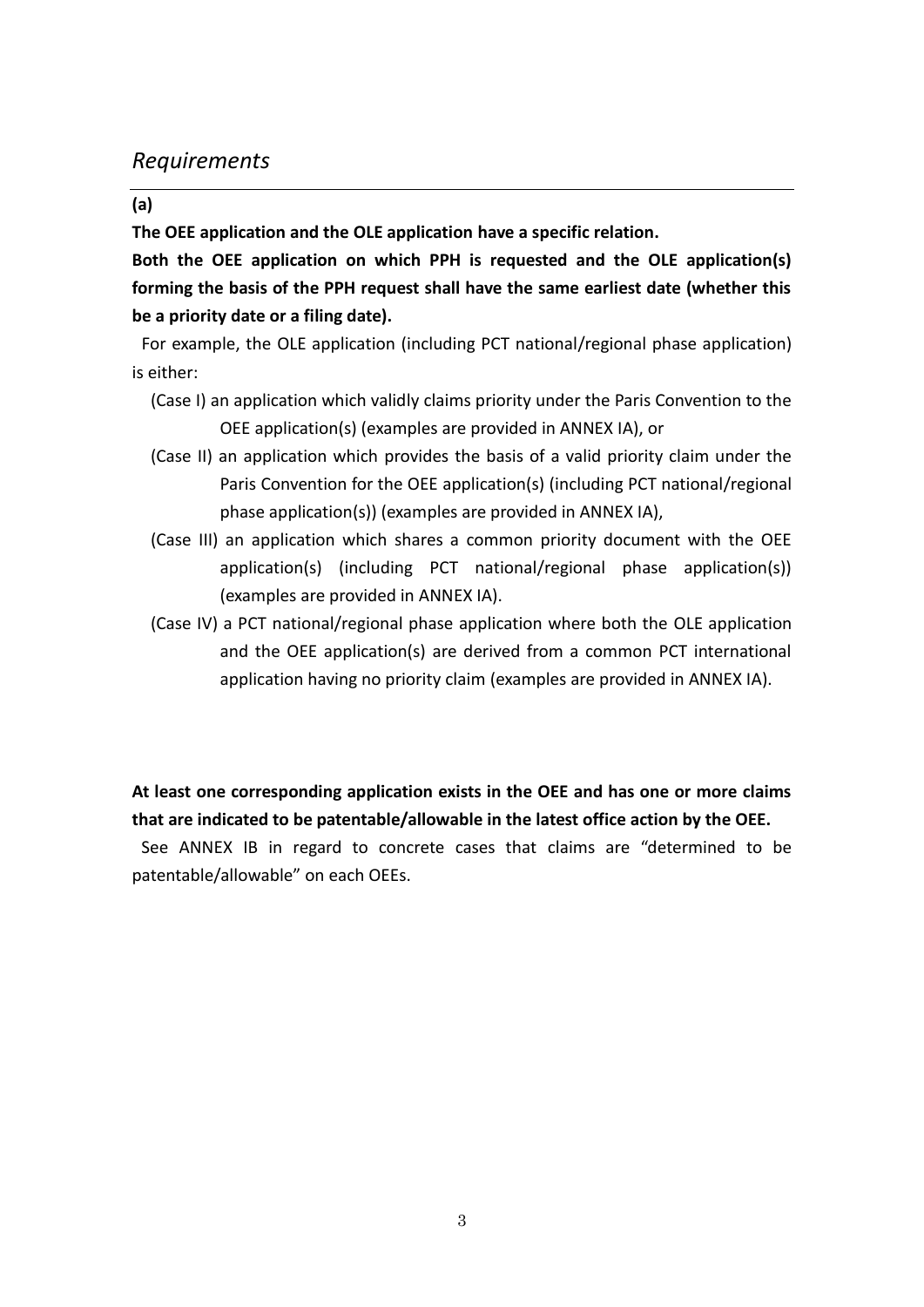#### *(b)*

**All claims on file, as originally filed or as amended, for examination under the PPH must sufficiently correspond to one or more of those claims indicated as patentable/allowable in the OEE.**

Claims are considered to "sufficiently correspond" where, accounting for differences due to translations and claim format, the claims in the OLE are of the same or similar scope as the claims indicated as patentable/allowable in the OEE, or the claims in the OLE are narrower in scope than the claims indicated as patentable/allowable in the OEE.

In this regard, a claim that is narrower in scope occurs when a claim indicated as patentable/allowable in the OEE is amended to be further limited by an additional technical feature that is supported in the specification (description and/or claims).

A claim in the OLE which introduces a new/different category of claims to those claims determined to be patentable/allowable in the OEE is not considered to sufficiently correspond.

For example, the claims indicated as patentable/allowable in the OEE only contain claims to a process of manufacturing a product, then the claims in the OLE are not considered to sufficiently correspond if the claims in the OLE introduce product claims that are dependent on the corresponding process claims.

**The OLE has not begun examination of the application.**

**The OLE has not issued final decision of examination of the application.**

*(d)*

*(c)*

**A "Request for Substantive Examination" must have been filed at the OLE either at the time of the PPH request or previously.**

**(e)**

**OLE application must have been published.**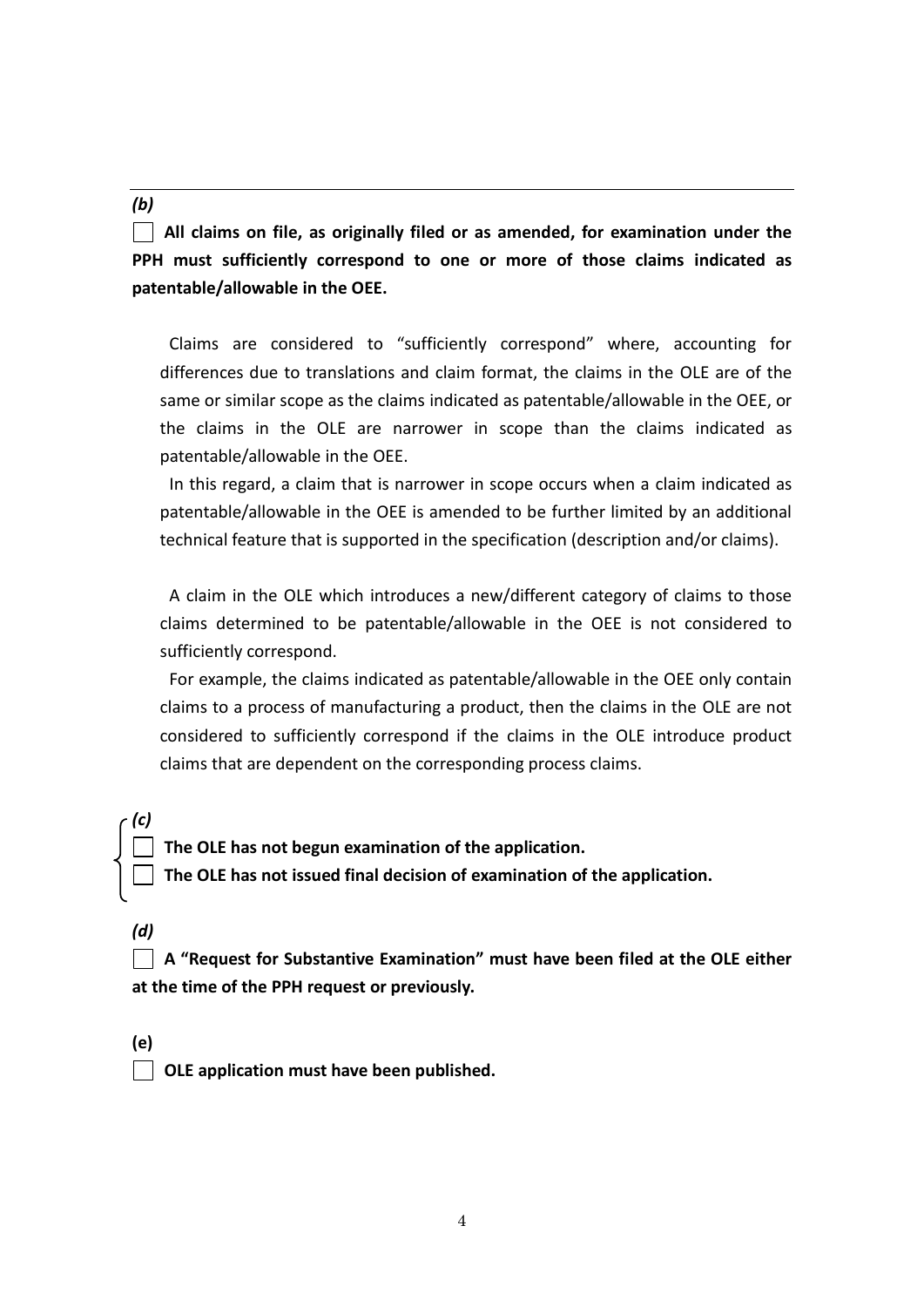## *(f)* **Other requirements**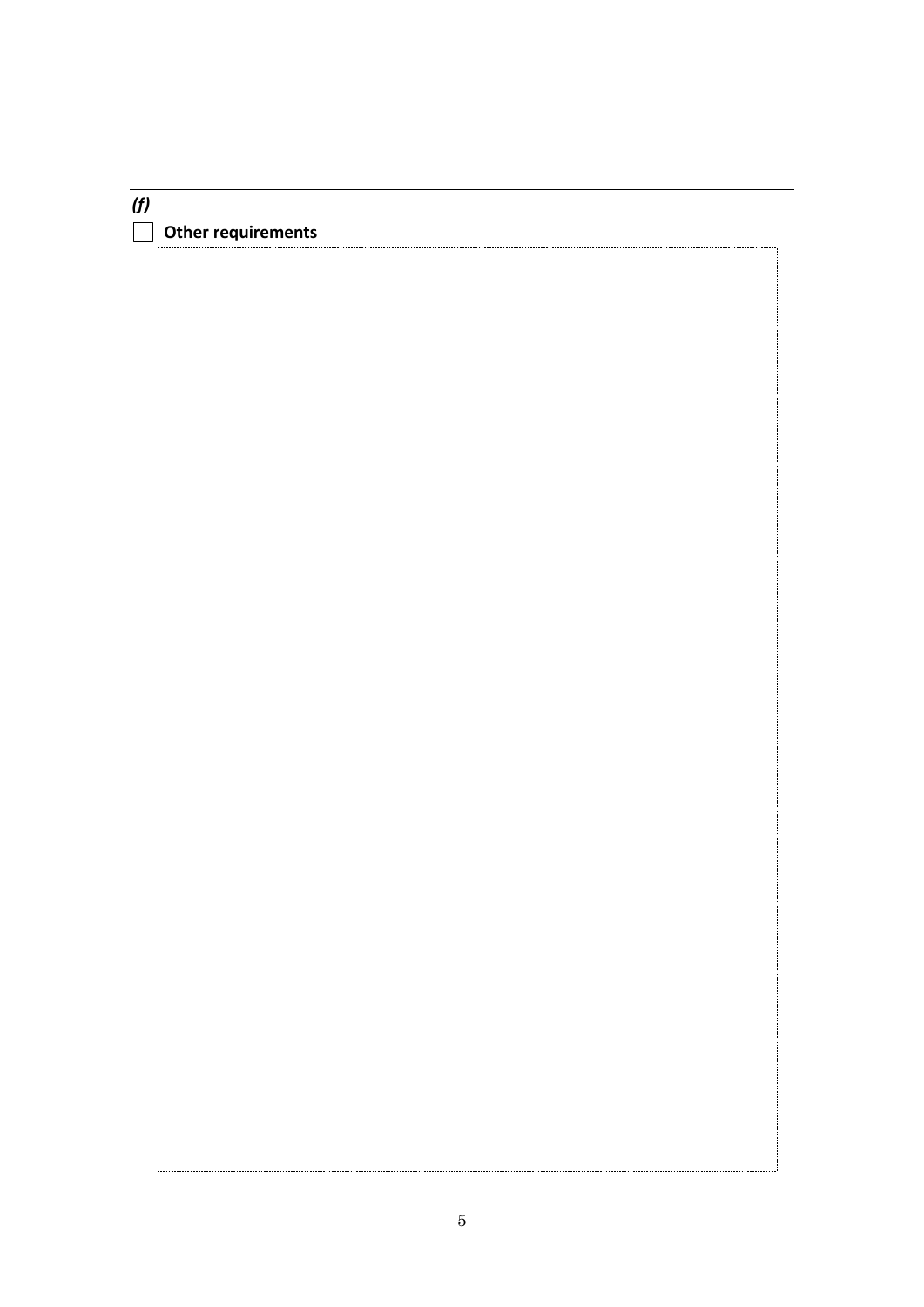Documents below must be submitted by attaching to PPH request form.

Some of the documents may not be required to submit in certain cases. Please note that the name of the documents omitted to submit still have to be listed in request form.

*(A)* **A copy of office actions which are relevant to patentability/allowability from the OEE, which were sent in regard to the corresponding OEE patent application, and a translation thereof in one of the acceptable languages at the OLE.**

**All office actions are required.**

-

**Only an office action issued just prior to the "Decision to Grant a Patent" is required.**

The applicant does not have to submit a copy of the OEE office actions and translations of them when those documents are provided via the OEE's dossier access system.<sup>1</sup>

Machine translations will be admissible, but if it is impossible for the examiner to understand the outline of the translated office action due to insufficient translation, the examiner can request the applicant to resubmit translations.

*(B)* **A copy of all claims determined to be patentable/allowable by the OEE, and a translation thereof in one of the acceptable languages at the OLE**.

The applicant does not have to submit a copy of claims indicated to be patentable/allowable in the OEE, and translations thereof when the documents are provided via the OEE's dossier access system.

 $\Box$ Machine translations will be admissible, but if it is impossible for the examiner to understand the outline of the translated claims due to insufficient translation, the examiner can request the applicant to resubmit translations.

<sup>1</sup> Dossier access system; https://www.jpo.go.jp/e/toppage/pph-portal/links.html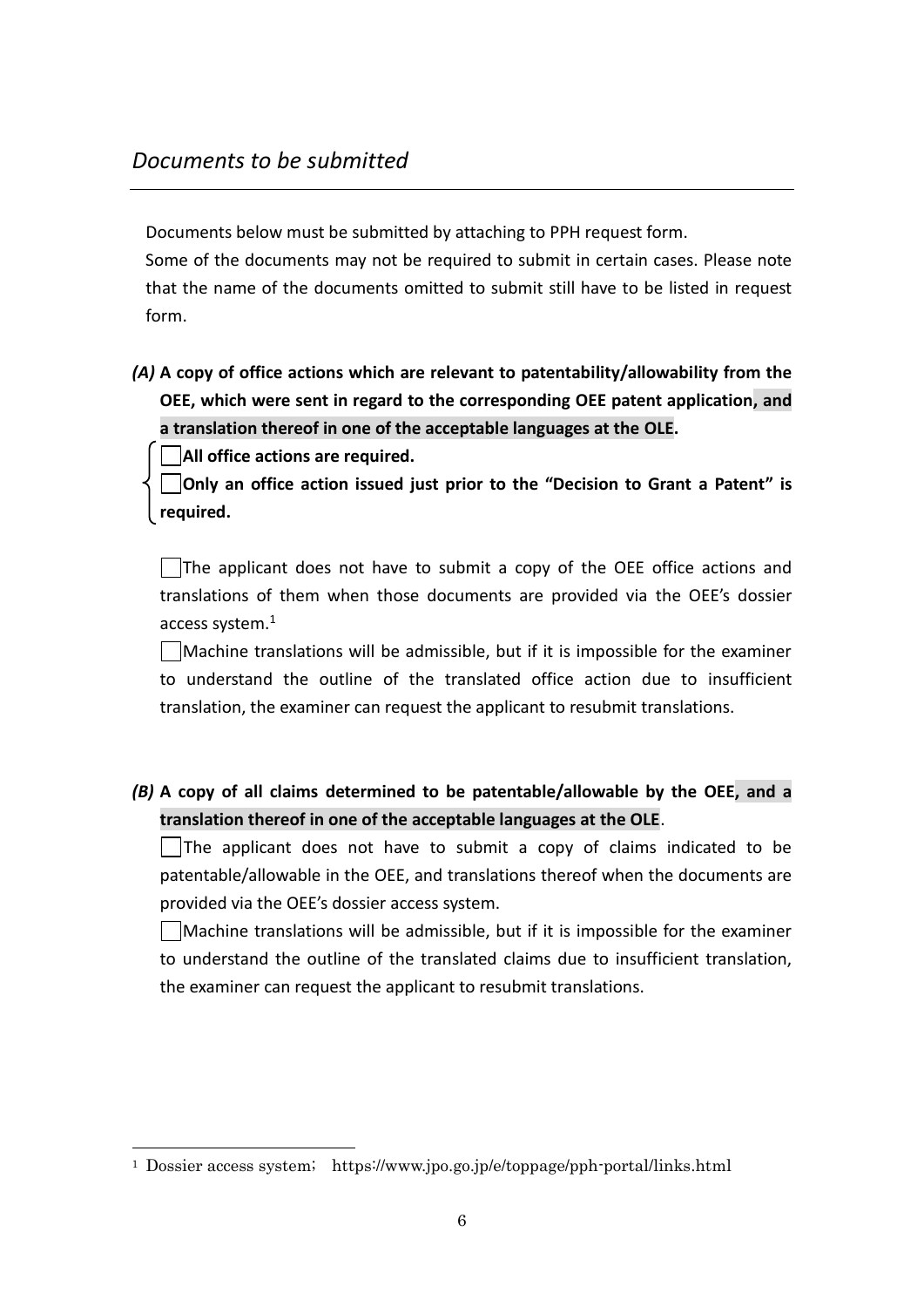#### *(C)* **A claims correspondence table**

The applicant must submit a claims correspondence table, which indicates how all claims in the OLE application sufficiently correspond to the claims determined to be patentable/allowable by the OEE.

When claims are just literal translation, the applicant can just write down that "they are the same" in the table. When claims are not just literal translation, it is necessary to explain the sufficient correspondence of each claim based on the criteria above mentioned.

### *(D)* **Copies of documents cited by the OEE examiner**

The copies of documents to be submitted are those cited in the office action of the OEE.

 $\Box$ If a cited document is a patent document, the applicant does NOT have to submit it. In case the OLE has difficulty in obtaining the document, however, the applicant may be asked to submit it.

If a cited document is non-patent literature,

**the applicant always has to submit it.**

**it is optional for the applicant to submit it.**

Translations of cited documents including  $\Box$  patent documents and/or  $\Box$ non-patent literature are NOT necessary.

The applicant need not provide further copies of documentation if they have already submitted the documents noted above to the OLE through simultaneous or past procedures related to the application.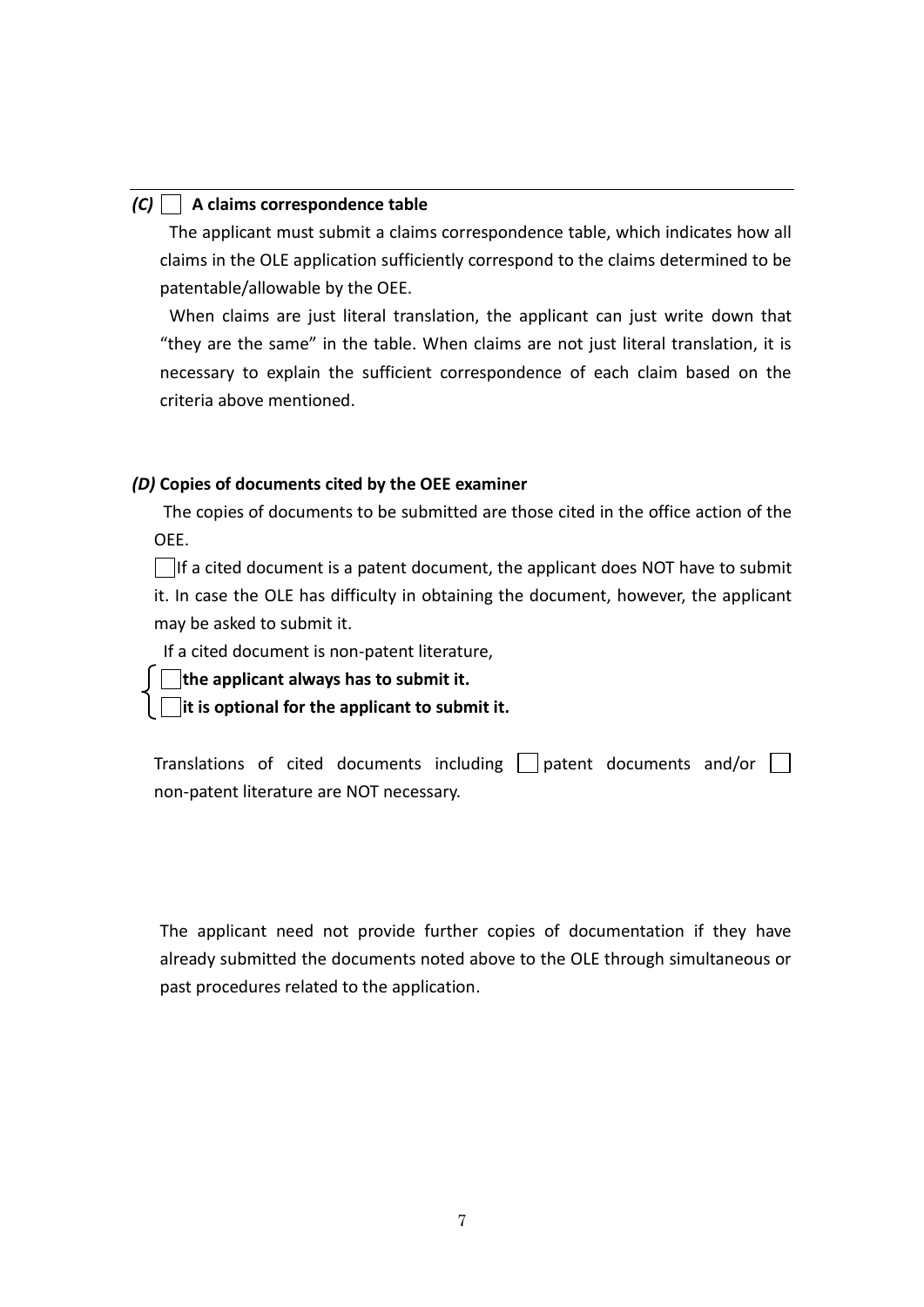## *(E)* **Other required documents**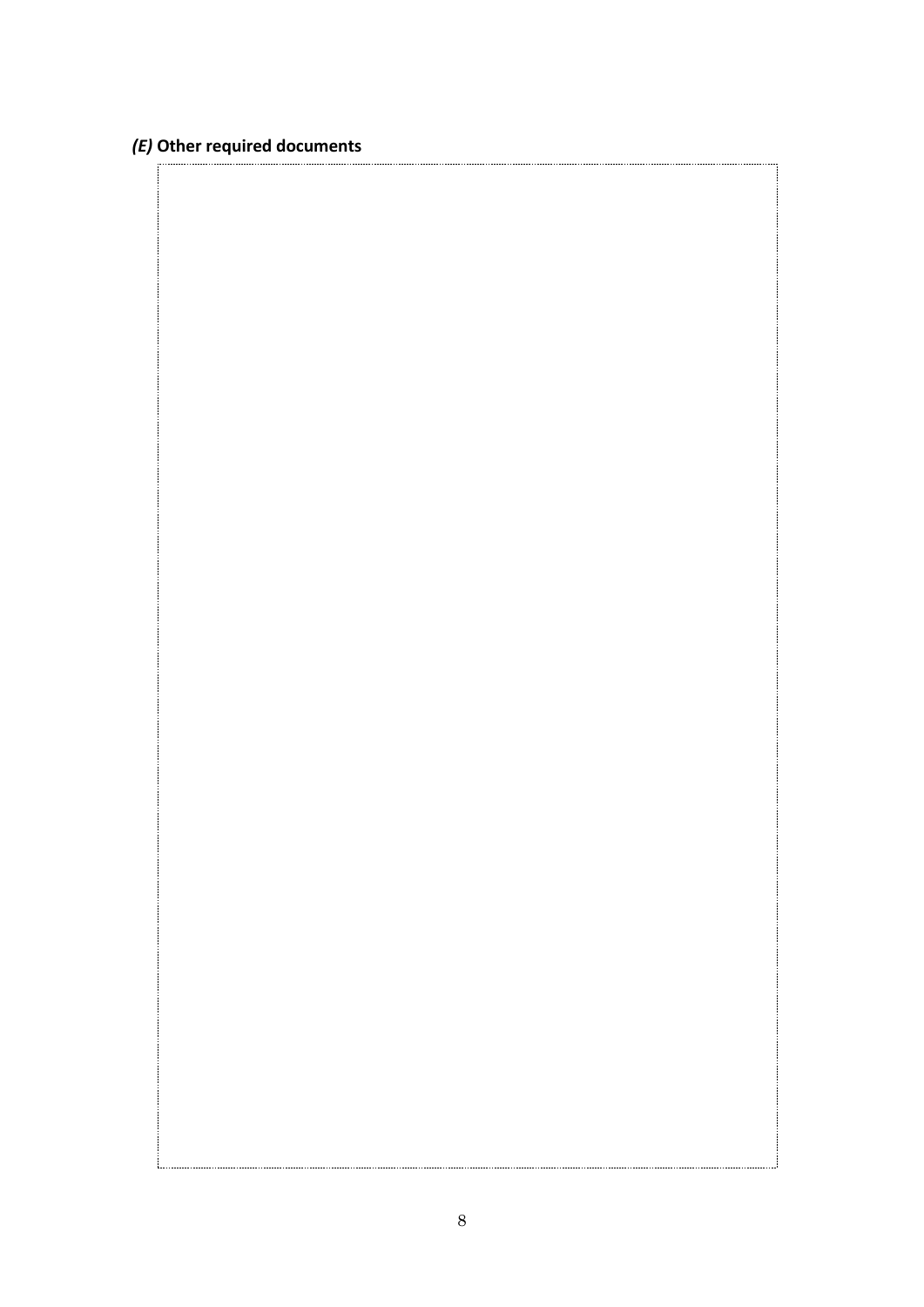In those instances where the request does not meet all the requirements set forth above, the applicant will be notified and the defects in the request will be identified. The applicant may be given at least one opportunity to correct certain specified defects  $\Box$  only one time).

When all requirements for accelerated examination under the PPH program are met, the applicant will be notified that the application was allowed to enter the PPH program.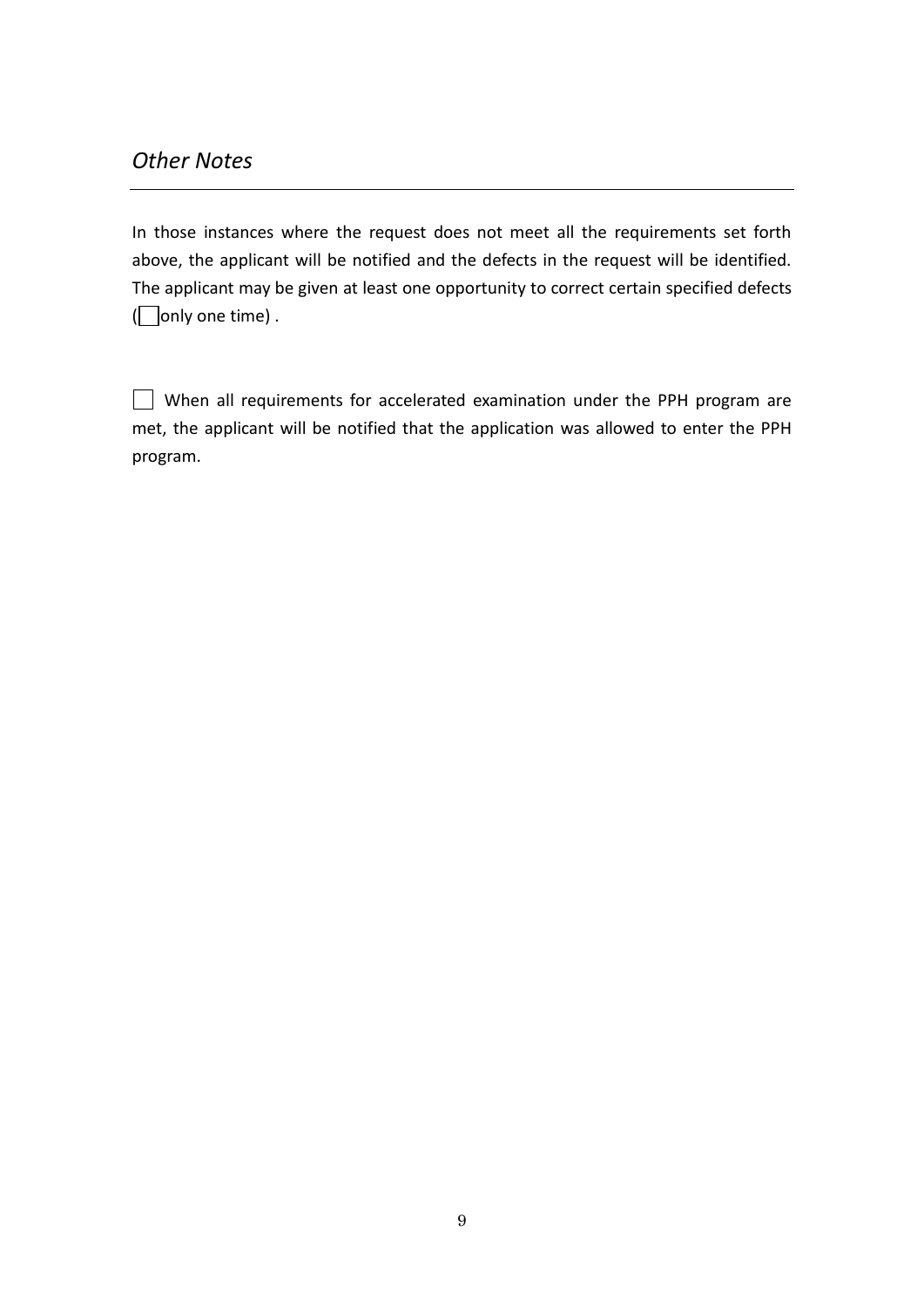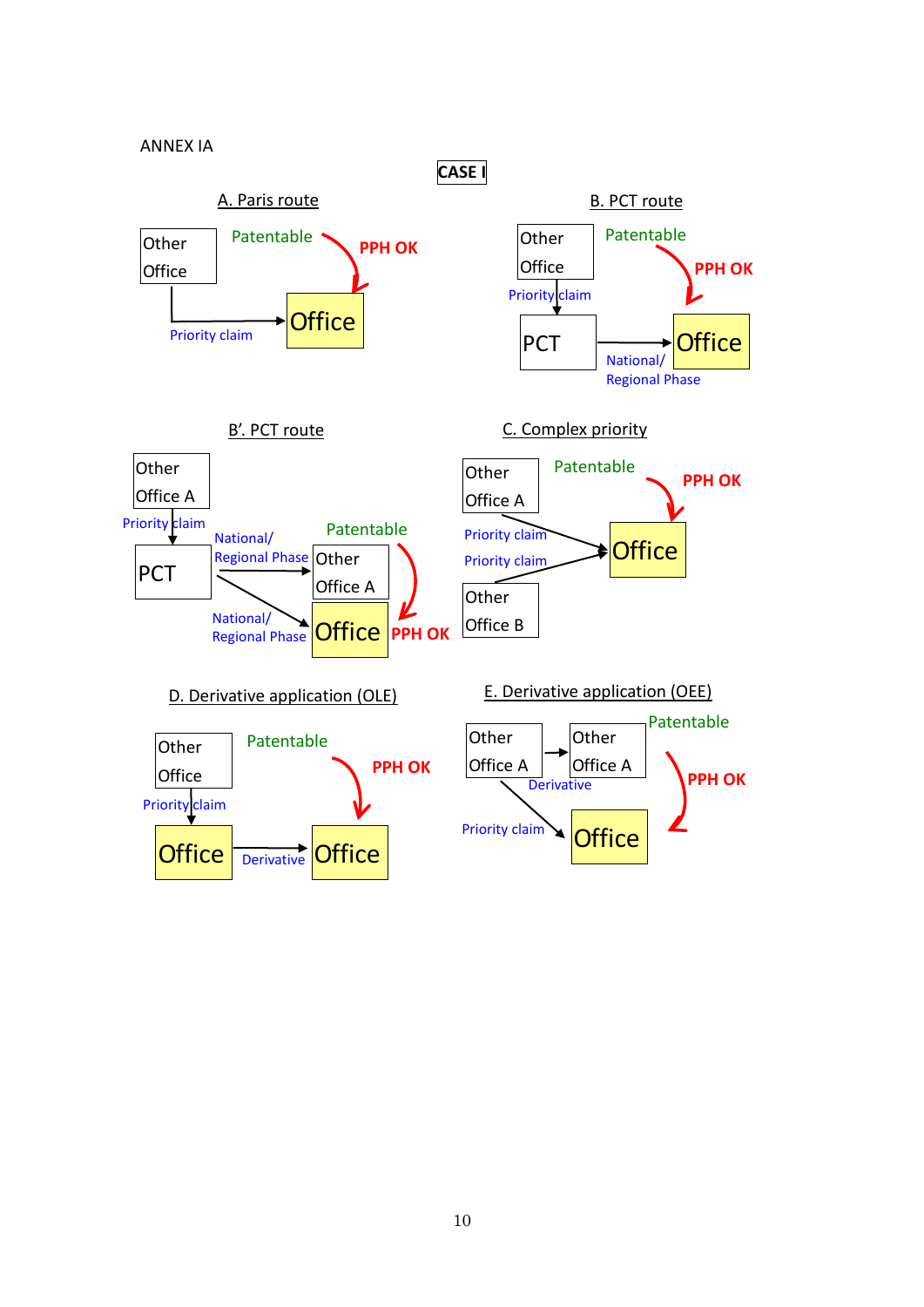

#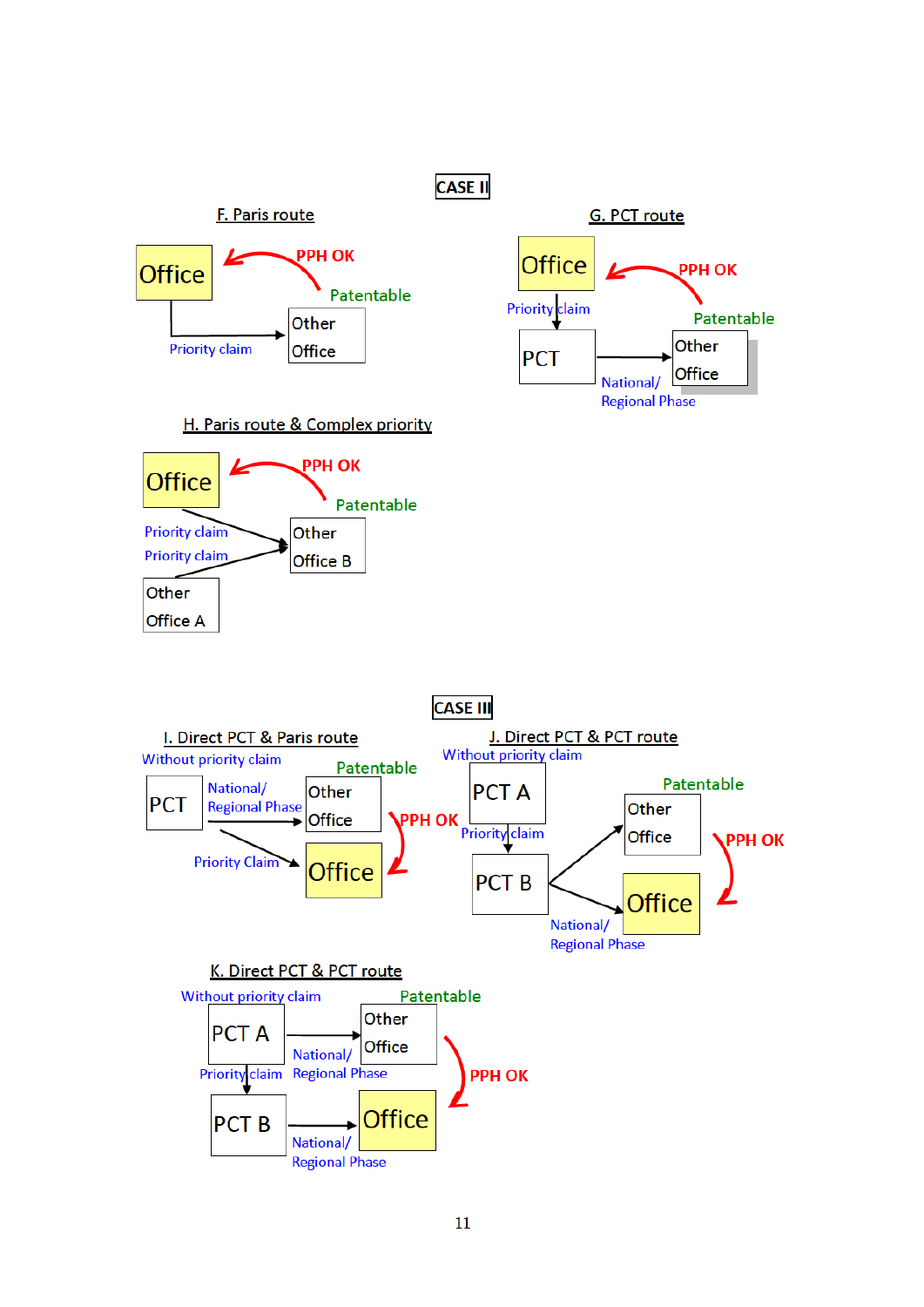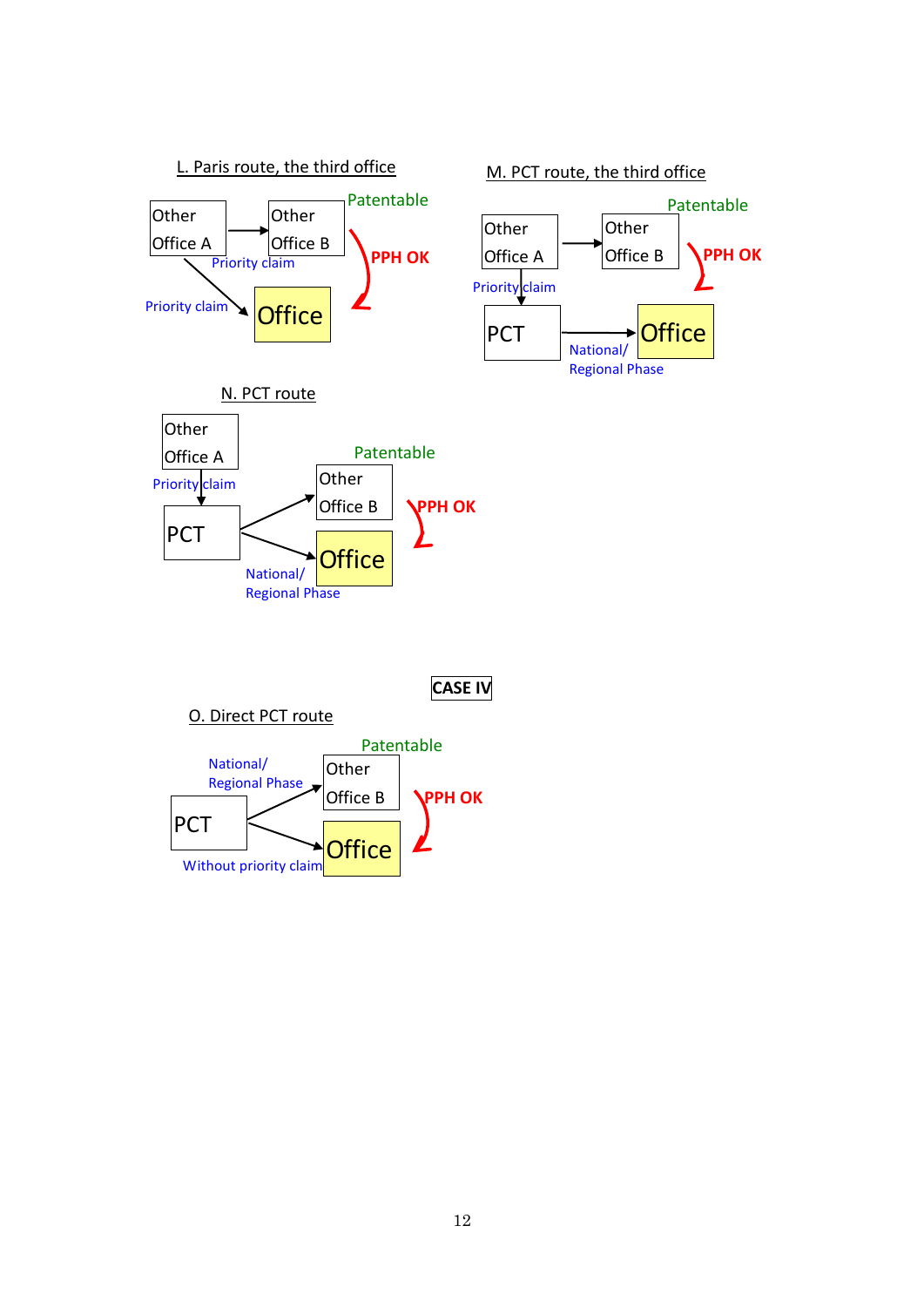#### ANNEX IB

## Corresponding claims are considered to be patentable/allowable as indicated in the following documents:

| <b>OEE</b>          | <b>Document</b>                                                                              |  |  |  |
|---------------------|----------------------------------------------------------------------------------------------|--|--|--|
| <b>IP</b> Australia | A published Accepted or Granted Standard Patent and/or in an office action. An IP            |  |  |  |
|                     | Australia office action includes an "Examination Report", "Notice of Acceptance" and a       |  |  |  |
|                     | "Notice of Grant/Sealing"                                                                    |  |  |  |
|                     |                                                                                              |  |  |  |
| <b>APO</b>          | Granted Patent Publication and/or an Office Action entitled:                                 |  |  |  |
|                     | "Erteilungsbeschluss" (Decision to grant a patent)                                           |  |  |  |
|                     | "(Letzter) Vorbescheid" (Office Action relating to Intention to Grant)                       |  |  |  |
|                     |                                                                                              |  |  |  |
| <b>CIPO</b>         | Granted Patent Publication or an Office Action (Notice of Allowance, Examiner's Report or    |  |  |  |
|                     | Final Action Report)                                                                         |  |  |  |
|                     |                                                                                              |  |  |  |
| <b>DKPTO</b>        | Granted Patent Publication and/or in the office actions entitled:                            |  |  |  |
|                     | "Godkendelse" ("Grant" in English version letter)                                            |  |  |  |
|                     | "Berigtigelse af bilag" ("Intention to Grant" in English version letter)                     |  |  |  |
|                     | "Resultatet af din n. tekniske behandling af din patentansøgning" ("nth technical            |  |  |  |
|                     | examination of your patent application" in English version letter)                           |  |  |  |
|                     |                                                                                              |  |  |  |
| <b>DPMA</b>         | Search report ("Recherchenbericht" - Sec. 43 Patent Act in its version valid from 1 April    |  |  |  |
|                     | 2014) in case all of the claims within the patent application are identified as patentable;  |  |  |  |
|                     | office action ("Prüfungsbescheid") where at least one of the claims is explicitly identified |  |  |  |
|                     | as patentable; decision to grant a patent ("Erteilungsbeschluss"); patent specification      |  |  |  |
|                     | ("Patentschrift").                                                                           |  |  |  |
| <b>EPA</b>          | Granted Patent Publication and/or in an Office action "Patendi väljaandmise otsus"           |  |  |  |
|                     | (Decision to Grant). Search Report with Written Opinion.                                     |  |  |  |
| <b>PRH</b>          | Granted Patent Publication and/or an Office action ("Office action" or "Communication of     |  |  |  |
|                     | Acceptance", in Finnish these are entitled "Välipäätös" or "Hyväksyvä välipäätös")           |  |  |  |
|                     |                                                                                              |  |  |  |
| <b>HIPO</b>         | Written Opinion (Irásos vélemény, Letter Code '77') where the claims are explicitly          |  |  |  |
|                     | identified as patentable or allowable, Letter relating to Intention to Grant (Letter Code    |  |  |  |
|                     | 'SM').                                                                                       |  |  |  |
|                     |                                                                                              |  |  |  |
| <b>IPO</b>          | Granted Patent Publication and/or an Office Action entitled: "Tilkynning um veitingu         |  |  |  |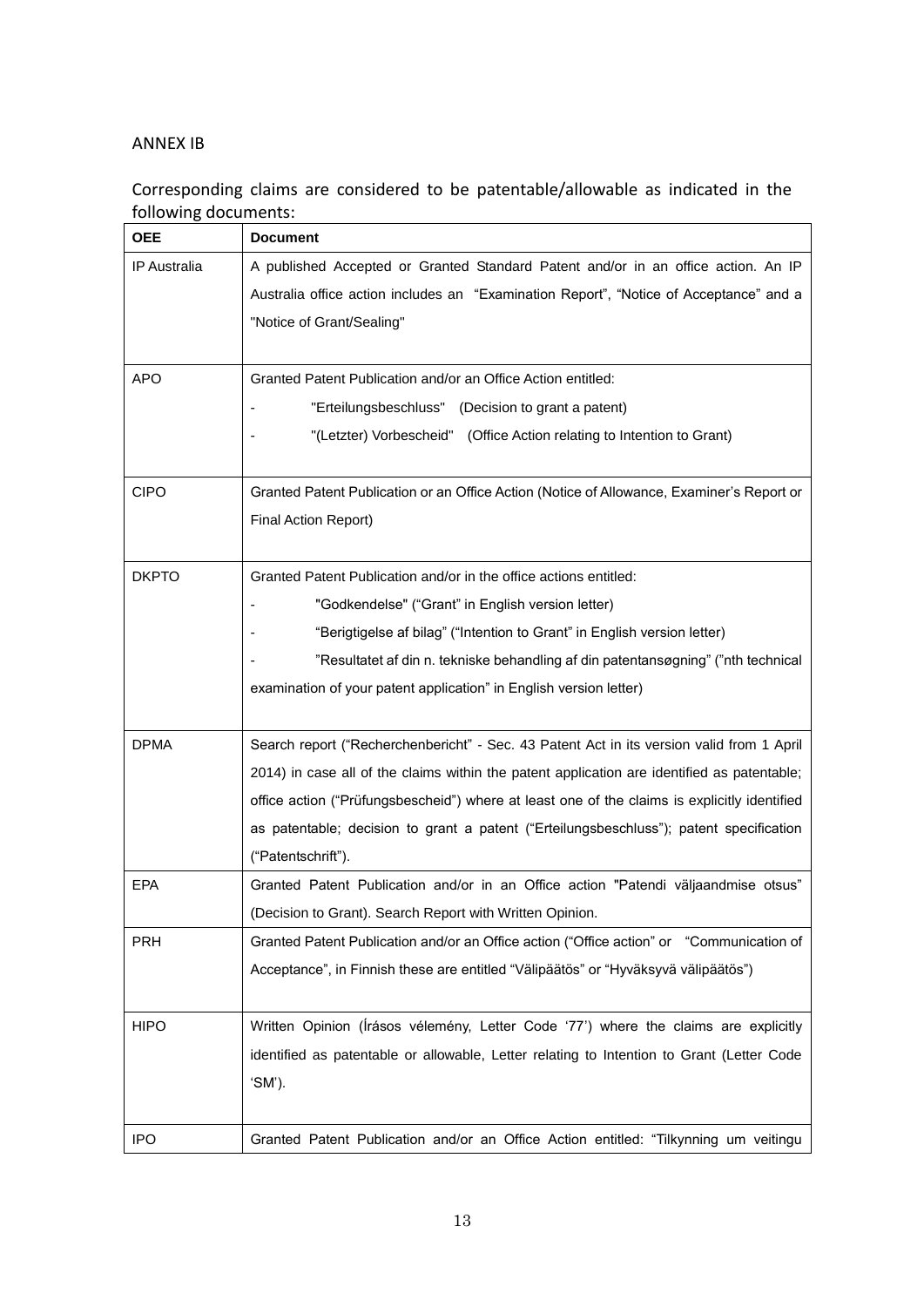|                  | einkaleyfis" (e. Notification of Grant) or "Fyrirhuguð útgáfa einkaleyfis" (e. Intention to<br>Grant).                                                                                                                                                                                                                                                                                                                                                                                                                                                                                                                                                                                                                                                                                                                |
|------------------|-----------------------------------------------------------------------------------------------------------------------------------------------------------------------------------------------------------------------------------------------------------------------------------------------------------------------------------------------------------------------------------------------------------------------------------------------------------------------------------------------------------------------------------------------------------------------------------------------------------------------------------------------------------------------------------------------------------------------------------------------------------------------------------------------------------------------|
| <b>ILPO</b>      | "Notice of objection in accordance with regulation 41", "Guide to submitting patent<br>applications" mentioning that claims have been allowed, "Notice before acceptance of<br>patent application".                                                                                                                                                                                                                                                                                                                                                                                                                                                                                                                                                                                                                   |
| <b>JPO</b>       | Granted Patent Publication and/or in an Office action. A JPO Office action includes a<br>"Notification of Reasons for Refusal"," Decision of Refusal", "Appeal Decision"<br>and a "Decision to Grant a Patent".<br>Claims are "determined to be allowable/patentable" when the JPO examiner<br>clearly identified the claims to be allowable/patentable in the latest office action,<br>even if the application is not granted for patent yet. For example, if the following<br>routine expression is described in the "Notification of Reason for Refusal" of the<br>JPO, those claims are clearly identified to be allowable/patentable.<br>" <claims been="" for="" found="" has="" no="" reason="" refusal="" which=""><br/>At present for invention concerning Claim_, no reason for refusal is found."</claims> |
| <b>KIPO</b>      | Granted Patent Publication and/or in an office action. A KIPO office action includes a<br>"Notification of Reason for Refusal", "Decision to Refuse a Patent" or "Decision to Grant".                                                                                                                                                                                                                                                                                                                                                                                                                                                                                                                                                                                                                                 |
| <b>NIPO</b>      | Granted Patent Publication and/or in the office action entitled "Godkjenning til<br>meddelelse" (Decision to Grant), "Uttalelse" or "Realitetsuttalelse" (Office action)                                                                                                                                                                                                                                                                                                                                                                                                                                                                                                                                                                                                                                              |
| INPI             | Search Report with Written Opinion (Relatório de Pesquisa com Opinião Escrita) where<br>the claims are explicitly identified as patentable, Examination Report (Relatório de<br>Exame), Decision of granting a Patent (Ofício de decisão de Concessão) or<br>Decision of partially granting a Patent (Ofício de decisão de Concessão Parcial).                                                                                                                                                                                                                                                                                                                                                                                                                                                                        |
| <b>ROSPATENT</b> | Granted Patent Publication and/or Office action: "Letter of inquiry" (3anpoc<br>экспертизы), "Conclusion upon the examination" (Уведомление о результатах<br>проверки патентоспособности) and a "Decision to Grant a Patent" (Решение о выдаче<br>патента).                                                                                                                                                                                                                                                                                                                                                                                                                                                                                                                                                           |
| <b>IPOS</b>      | - Written Opinion<br>- Search and Examination Report<br>- Examination Report                                                                                                                                                                                                                                                                                                                                                                                                                                                                                                                                                                                                                                                                                                                                          |
| <b>SPTO</b>      | Granted Patent Publication and/or in the "Resolución de concesión con examen previo de                                                                                                                                                                                                                                                                                                                                                                                                                                                                                                                                                                                                                                                                                                                                |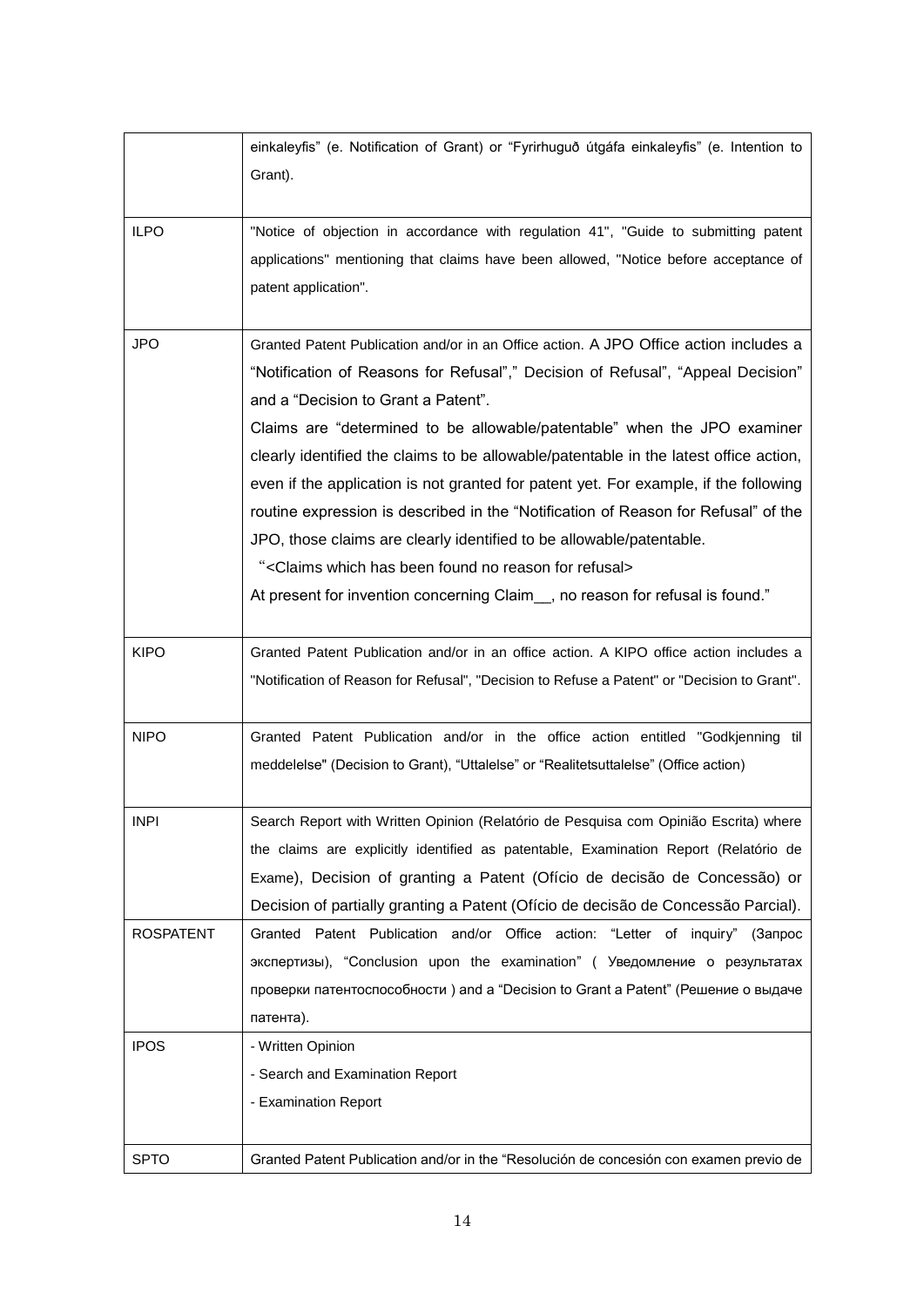|              | la solicitud de patente" (Granting decision) as part of the substantive examination   |
|--------------|---------------------------------------------------------------------------------------|
|              | procedure.                                                                            |
| <b>UKIPO</b> | Notification of Grant letter                                                          |
| <b>USPTO</b> | US Letters Patent or in an Office action. A USPTO Office action includes a "Non-Final |
|              | Rejection", "Final Rejection", "Ex parte Quayle", and a "Notice of Allowability".     |
|              |                                                                                       |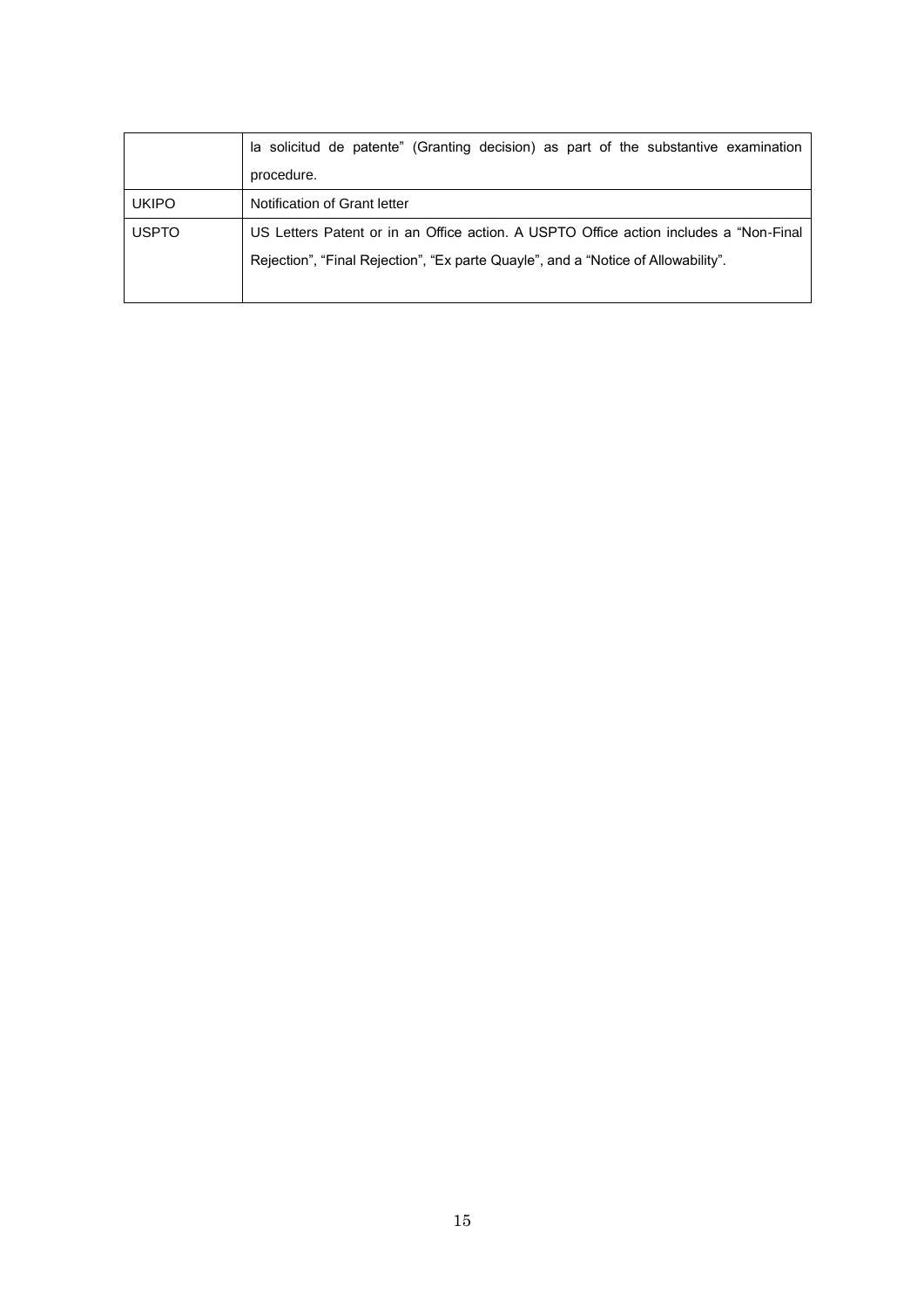## **Part II PPH using the PCT international work products**

Applicants can request accelerated examination by a prescribed procedure including submission of relevant documents on an application which is filed with the patent office and satisfies the following requirements under the Patent Prosecution Highway programs based on PCT international work products (PCT-PPH program).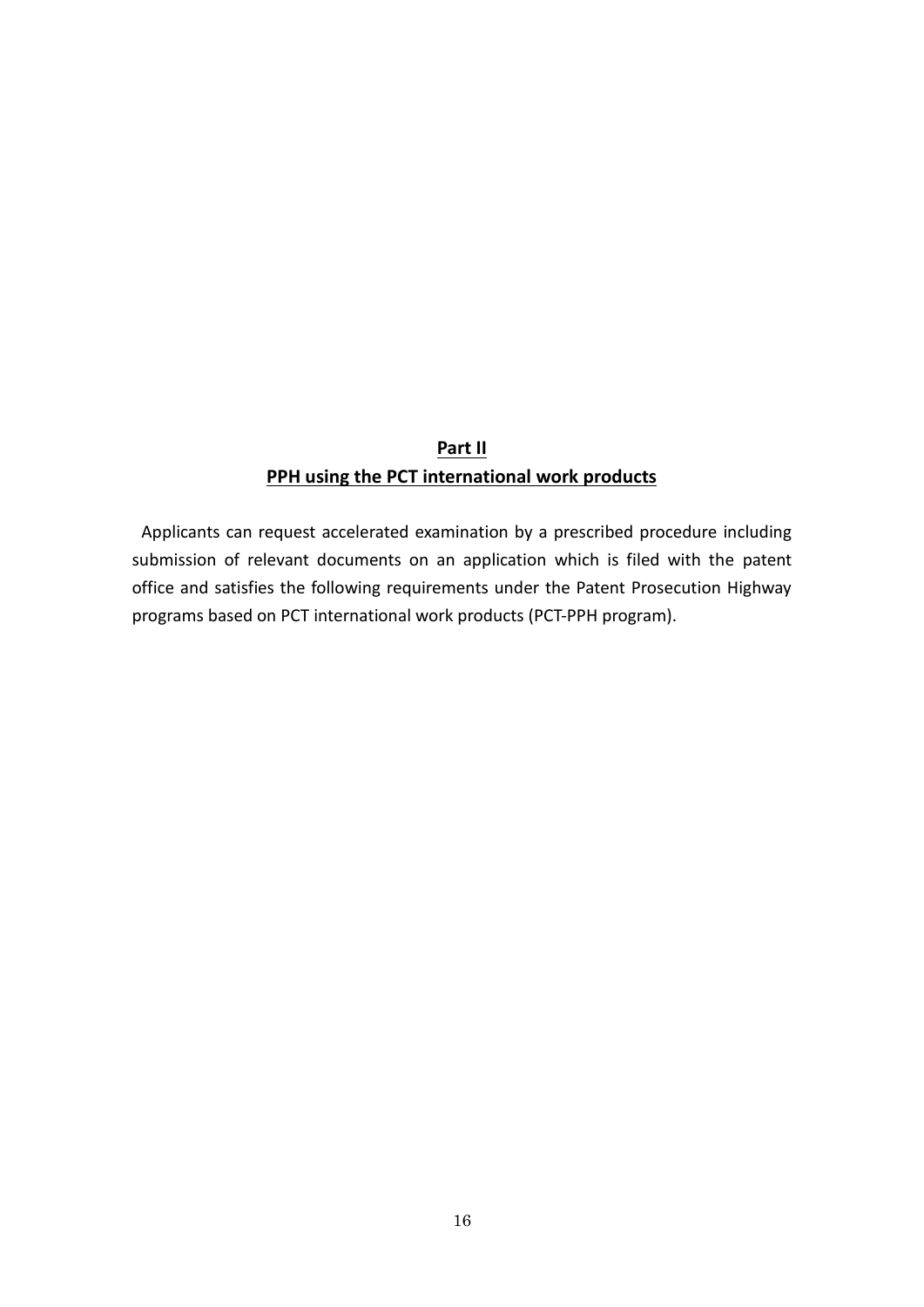## *Requirements*

## **The relationship between the application and the corresponding international application satisfies one of the following requirements:**

- (A) The application is a national/regional phase application of the corresponding international application. (See Diagrams A, A', and A'' in Annex II)
- (B) The application is a national/regional application as a basis of the priority claim of the corresponding international application. (See Diagram B in Annex II)
- (C) The application is a national/regional phase application of an international application claiming priority from the corresponding international application. (See Diagram C in Annex II)
- (D) The application is a national/regional application claiming foreign/domestic priority from the corresponding international application. (See Diagram D in Annex II)
- (E) The application is the derivative application (divisional application and application claiming domestic priority etc.) of the application which satisfies one of the above requirements  $(A) - (D)$ . (See Diagrams E1 and E2 in Annex II)

**The latest work product in the international phase of a PCT application corresponding to the application ("international work product"), namely the Written Opinion of International Search Authority (WO/ISA), the Written Opinion of International Preliminary Examination Authority (WO/IPEA) or the International Preliminary Examination Report (IPER), indicates at least one claim as patentable/ allowable (from the aspect of novelty, inventive steps and industrial applicability).** 

Note: The applicant can NOT file a request under PCT-PPH on the basis of an International Search Report (ISR) only.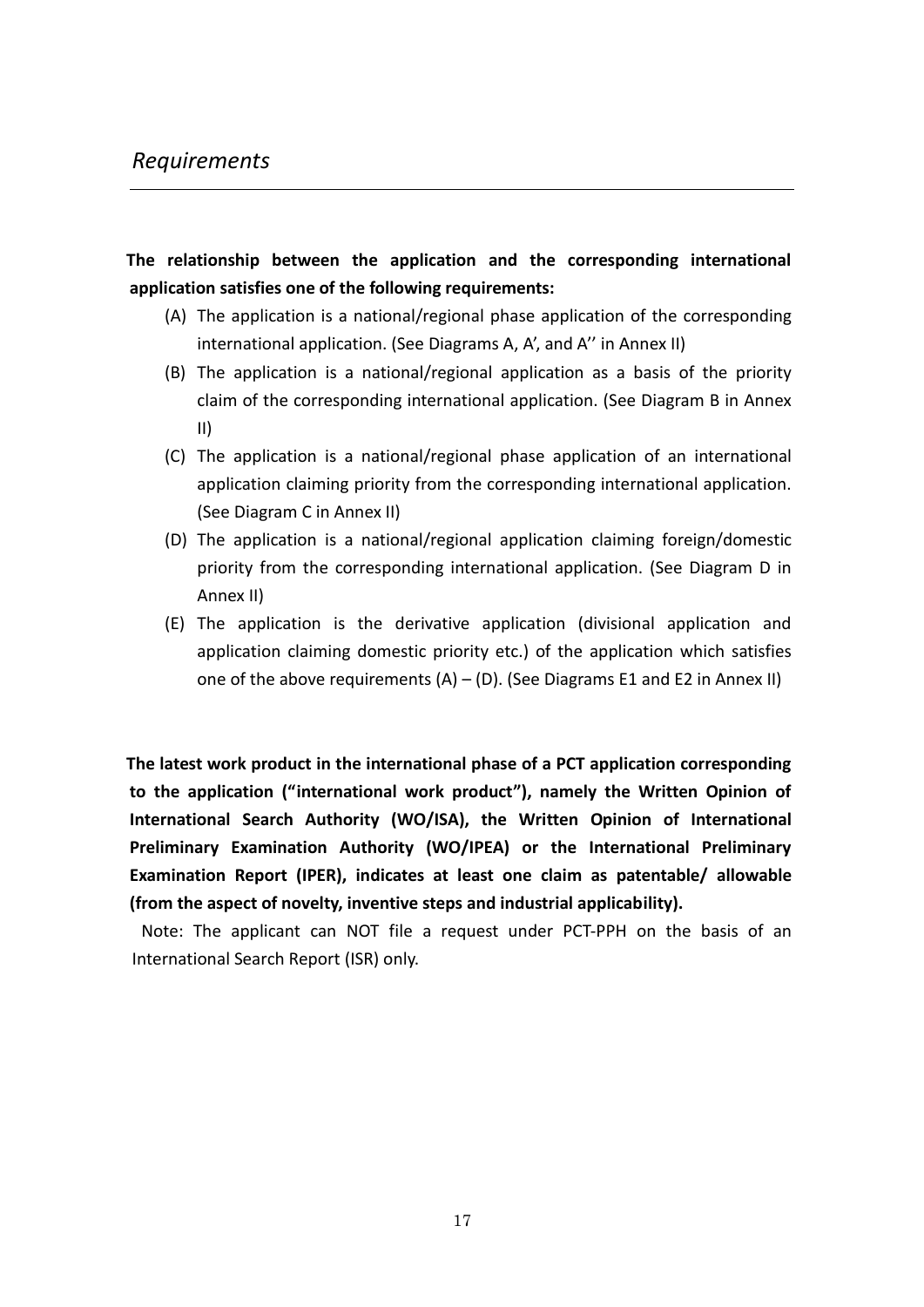#### *(a)*

**In case any observation is described in Box VIII of WO/ISA, WO/IPEA or IPER which forms the basis of the PCT-PPH request, the applicant must identify and explain which claim(s) is/are patentable/allowable whether or not an amendment is submitted to correct the observation noted in Box VIII.**

The application will not be eligible for participating in PCT-PPH program if the applicant does not identify and explain which claim(s) is/are patentable/allowable. In this regard, however, it does not affect the decision on the eligibility of the application whether the explanation is adequate and/or whether the amendment submitted overcomes the observation noted in Box VIII.

*(b)*

**All claims on file, as originally filed or as amended, for examination under the PCT-PPH must sufficiently correspond to one or more of those claims indicated to be patentable/allowable in the latest international work product of the corresponding international application..**

Claims are considered to "sufficiently correspond" where, accounting for differences due to translations and claim format, the claims in the OLE are of the same or similar scope as the claims indicated as patentable/allowable in the OEE, or the claims in the OLE are narrower in scope than the claims indicated as patentable/allowable in the OEE.

In this regard, a claim that is narrower in scope occurs when a claim indicated as patentable/allowable in the OEE is amended to be further limited by an additional feature that is supported in the specification (description and/or claims) of the application.

A claim in the OLE which introduces a new/different category of claims to those claims indicated as patentable/allowable in the OEE is not considered to sufficiently correspond.

For example, the claims indicated as patentable/allowable in the OEE only contain claims to a process of manufacturing a product, then the claims in the OLE are not considered to sufficiently correspond if the claims in the OLE introduce product claims that are dependent on the corresponding process claims.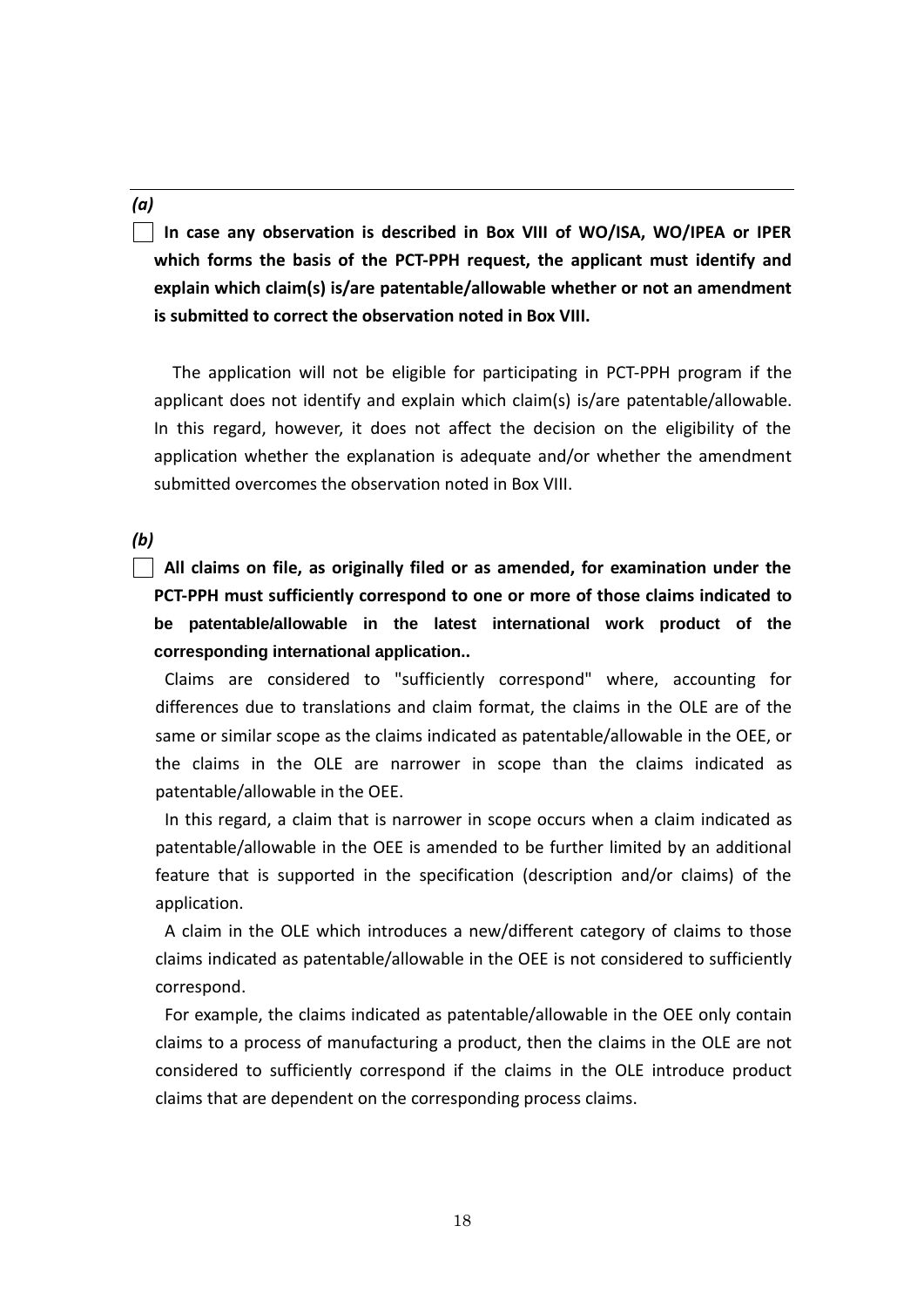| ı |  |  |  |  |  |  |  |
|---|--|--|--|--|--|--|--|
|   |  |  |  |  |  |  |  |
|   |  |  |  |  |  |  |  |

**The OLE has not begun examination of the application.**

**The OLE has not issued final decision of examination of the application.**

*(d)*

**A "Request for Substantive Examination" must have been filed at the OLE either at the time of the PPH request or previously.**

*(e)*

**OLE application must have been published.**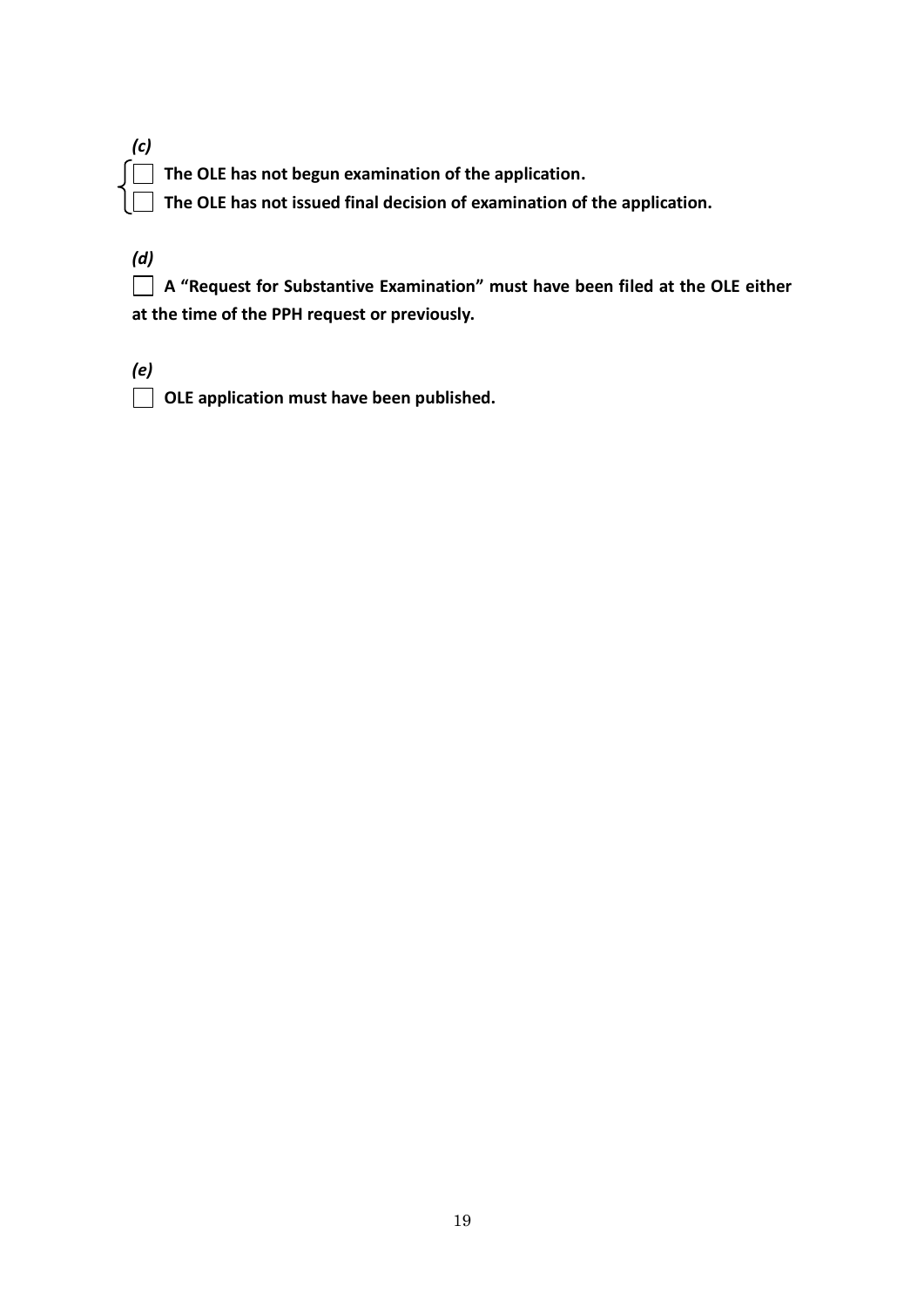| (f) | $\Box$ Notes due to domestic law or regulation etc |
|-----|----------------------------------------------------|
|     |                                                    |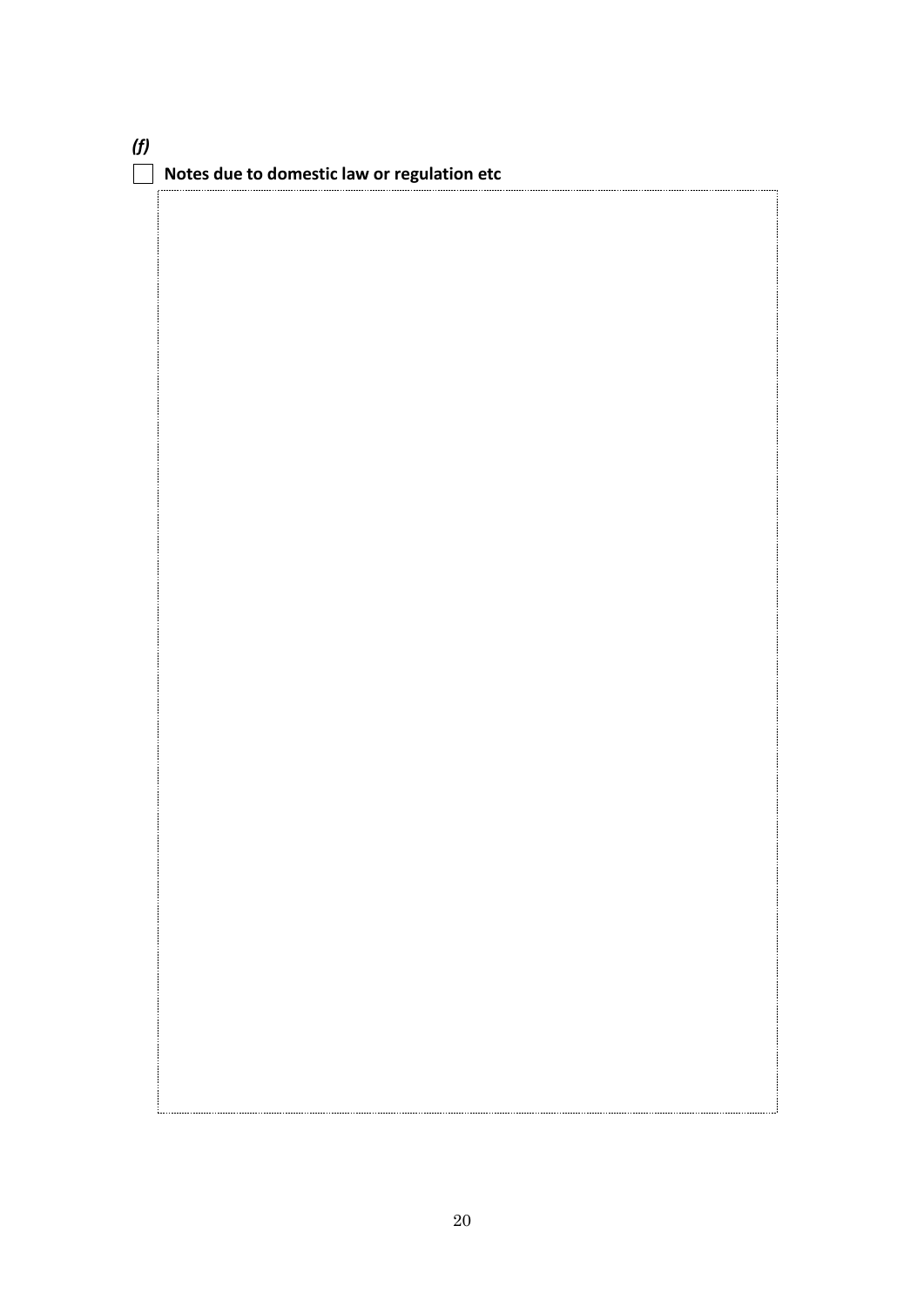The applicant must submit the following documents attached to the request form in filing a request under PCT-PPH.

Some of the documents may not be required to submit in certain cases. Please note that the name of the documents omitted to submit still have to be listed in request form.

## *(A)* **A copy of the latest international work product which indicated the claims to be patentable/allowable and a translation thereof in one of the acceptable languages at the OLE.**

In case the application satisfies the relationship (A), the applicant need not submit a copy of the International Preliminary Report on Patentability (IPRP) and any English translations thereof because a copy of these documents is already contained in the file-wrapper of the application.

In addition, if the copy of the latest international work product and the copy of the translation are available via "PATENTSCOPE (registered trademark)" \* , an applicant need not submit these documents, unless otherwise requested by the OLE.

(WO/ISA and IPER are usually available as "IPRP Chapter I" and "IPRP Chapter II" respectively in 30 months after the priority date.)

Machine translations will be admissible, but if it is impossible for the examiner to understand the outline of the translated work product due to insufficient translation, the examiner can request the applicant to resubmit translations.

*(B)* **A copy of a set of claims which the latest international work product of the corresponding international application indicated to be patentable/allowable and a translation thereof in one of the acceptable languages at the OLE.**

 $\Box$  If the copy of the set of claims which are indicated to be allowable is available via "PATENTSCOPE (registered trademark)" (e.g. the international Patent Gazette has been published), an applicant need not submit this document unless otherwise requested by the OLE.

 $\Box$ Machine translations will be admissible, but if it is impossible for the examiner to understand the outline of the translated claims due to insufficient translation, the examiner can request the applicant to resubmit translations.

-

<sup>\*</sup> http://www.wipo.int/pctdb/en/index.jsp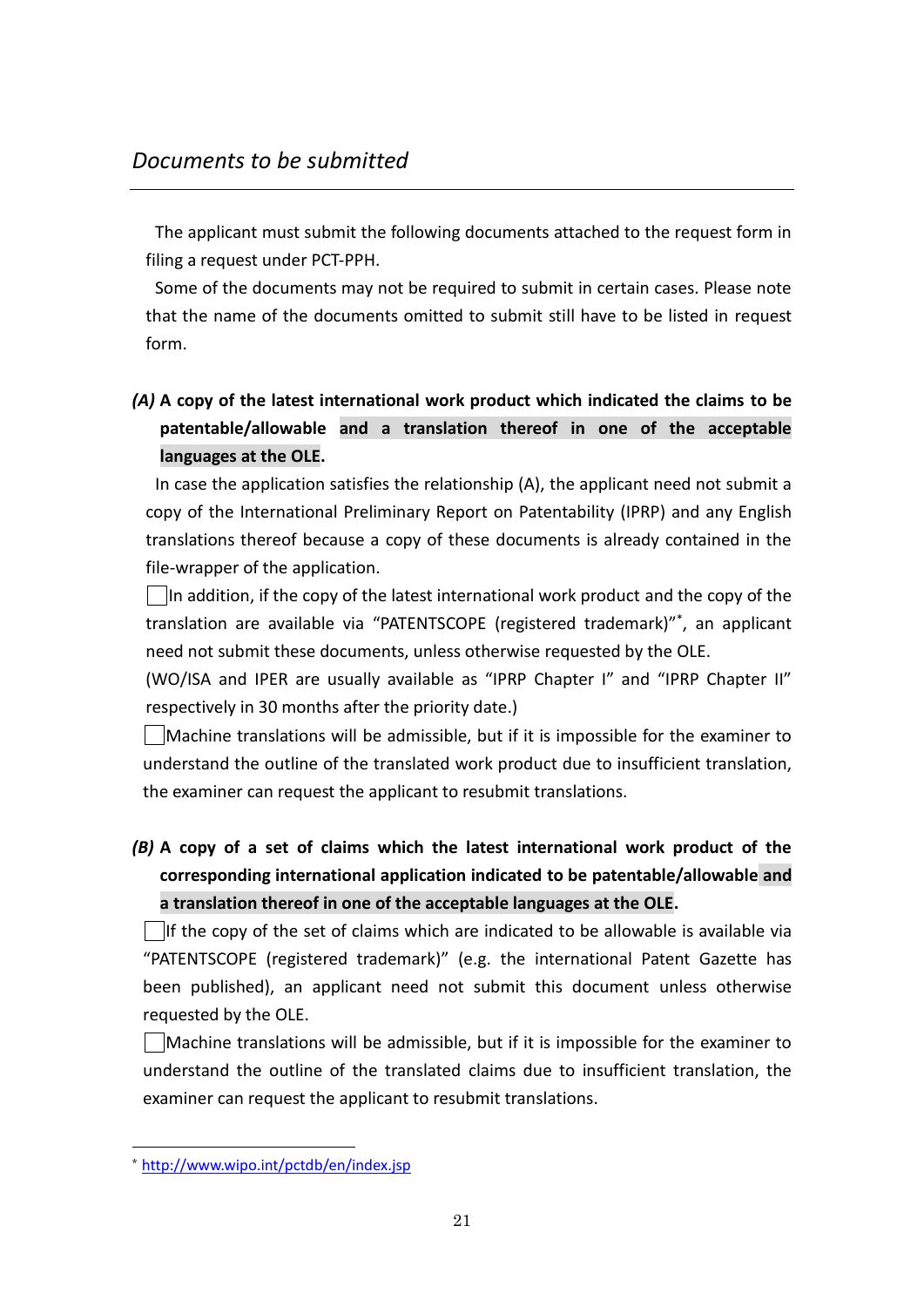*(C)* **A claims correspondence table which indicates how all claims in the application sufficiently correspond to the claims indicated to be allowable.**

When claims are just literal translation, the applicant can just write down that "they are the same" in the table. When claims are not just literal translation, it is necessary to explain the sufficient correspondence of each claim based on the criteria mentioned above.

*(D)* **A copy of references cited in the latest international work product of the international application corresponding to the application.**

The copies of documents to be submitted are those cited in the office action of the OEE.

 $\Box$ If a cited document is a patent document, the applicant does not have to submit it. In case the OLE has difficulty in obtaining the document, however, the applicant may be asked to submit it.

If a cited document is non-patent literature,

**the applicant always has to submit it.**

**it is optional for the applicant to submit it.**

Translations of cited documents including  $\Box$  patent documents and/or  $\Box$ non-patent literature are NOT necessary.

The applicant need not provide further copies of documentation if they have already submitted the documents noted above to the OLE through simultaneous or past procedures related to the application.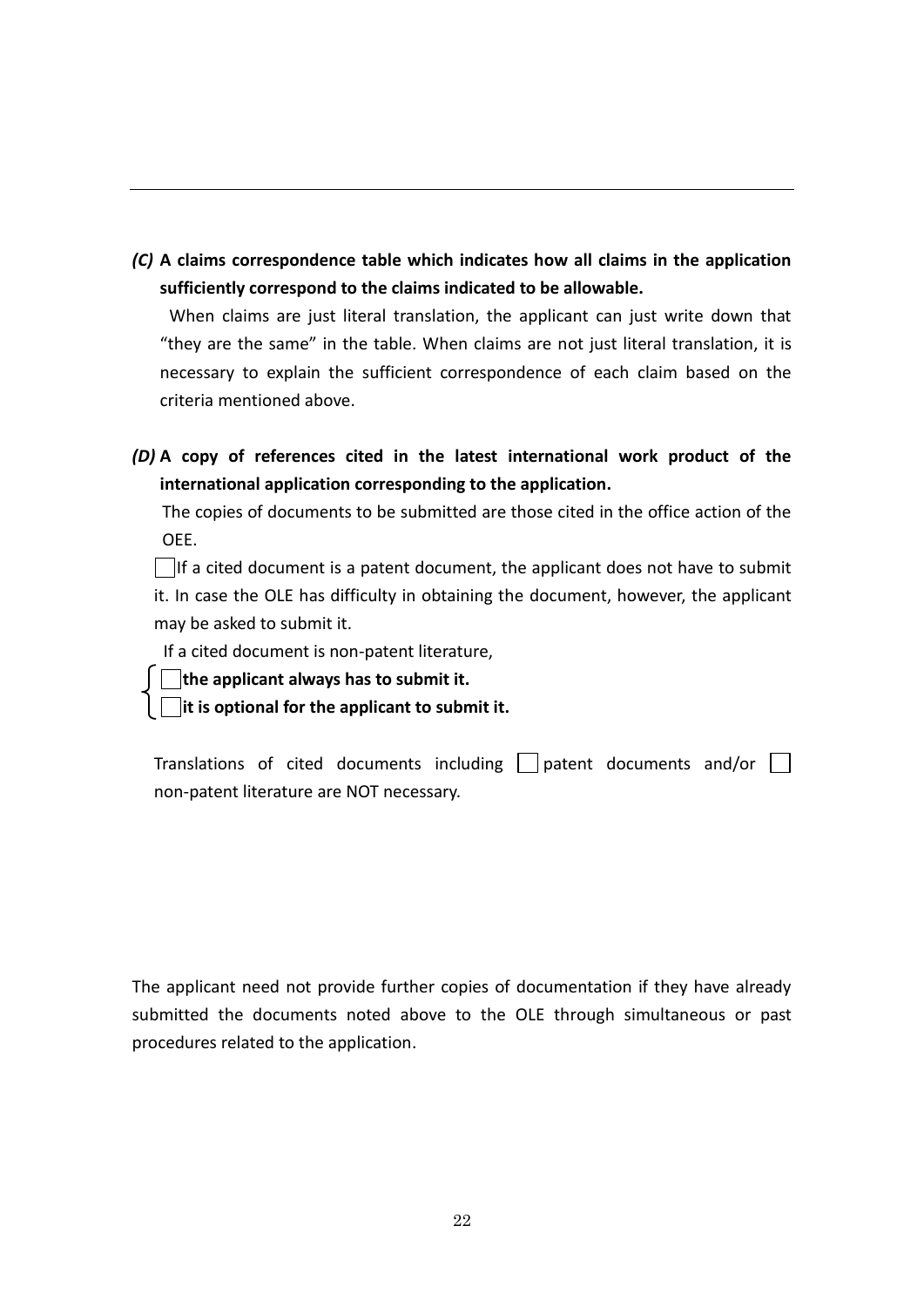## *(E)* **Others**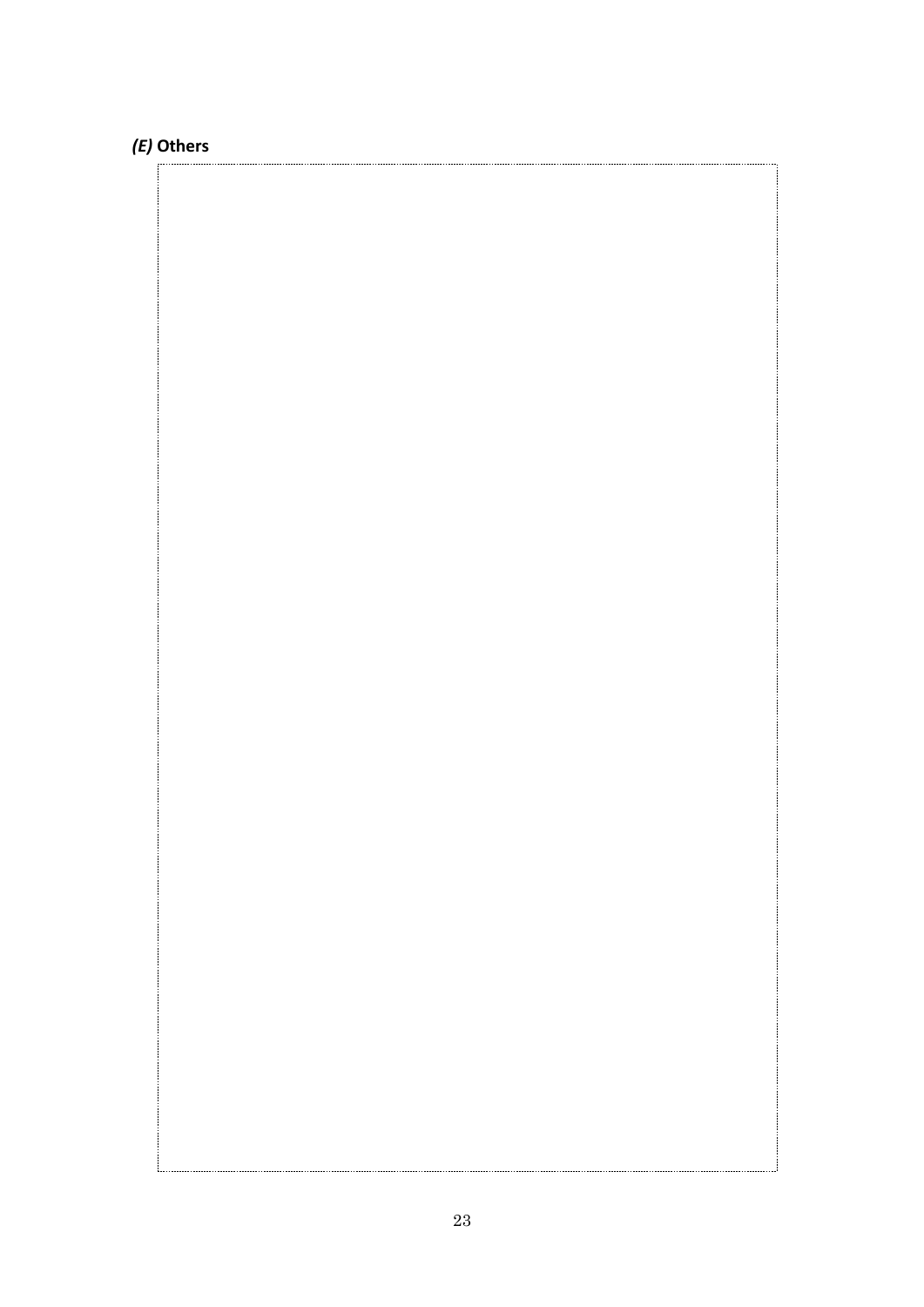## *Other Notes*

In those instances where the request does not meet all the requirements set forth above, the applicant will be notified and the defects in the request will be identified. The applicant may be given at least one opportunity to correct certain specified defects  $\Box$  only one time).

| $\vert$ $\vert$ When all requirements for accelerated examination under the PPH program are |  |  |  |
|---------------------------------------------------------------------------------------------|--|--|--|
| met, the applicant will be notified that the application was allowed to enter the PPH       |  |  |  |
| program.                                                                                    |  |  |  |